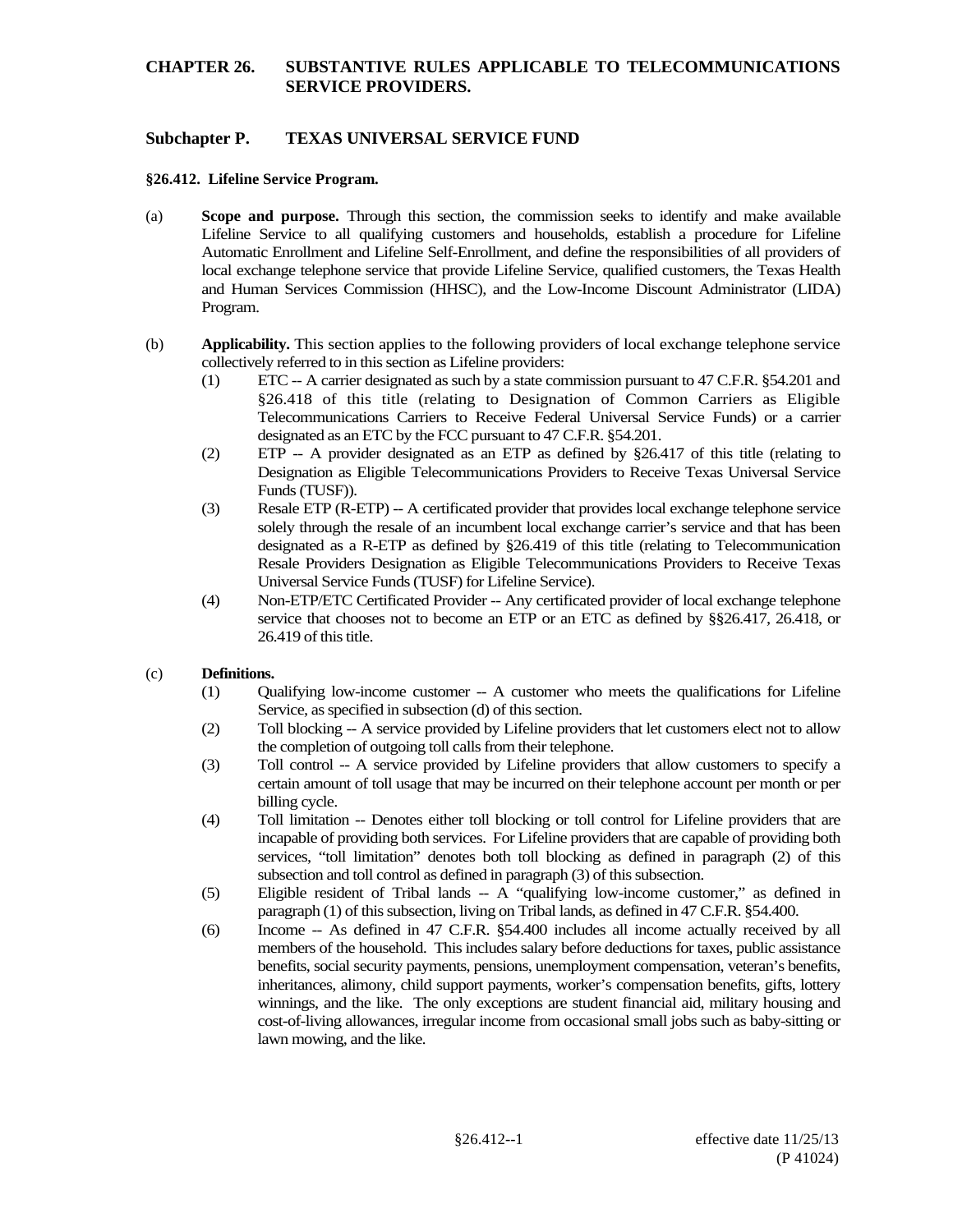# **Subchapter P. TEXAS UNIVERSAL SERVICE FUND**

- (d) **Customer Eligibility Requirements.** A customer is eligible for Lifeline Service if they meet one of the criteria of paragraph (1), (2), or (3) of this subsection as determined by the Low-Income Discount Administrator (LIDA). Nothing in this section shall prohibit a customer otherwise eligible to receive Lifeline Service from obtaining and using telecommunications equipment or services designed to aid such customer in utilizing qualifying telecommunications services.
	- (1) The customer's household income is at or below 150% of the federal poverty guidelines as published by the United States Department of Health and Human Services and updated annually;
	- (2) A customer who receives benefits from or has a child that resides in the customer's household who receives benefits from any of the following programs qualifies for Lifeline Services: Medicaid, Supplemental Nutrition Assistance Program (SNAP), Supplemental Security Income (SSI), Federal Public Housing Assistance, Low Income Home Energy Assistance Program (LIHEAP), or health benefits coverage under the State Child Health Plan (CHIP) under Chapter 62, Health and Safety Code, National School Lunch Program -- Free Lunch Program, Temporary Assistance for Needy Families (TANF); or
	- (3) A customer is an eligible resident of Tribal lands as defined in subsection (c)(5) of this section. In addition to the programs listed in paragraph (2) of this subsection, residents of Tribal lands may qualify if they are in one of the programs listed in 47 C.F.R. §54.409 (b).
- (e) **Lifeline Service Program.** Each Lifeline provider shall provide Lifeline Service as provided by this section. Lifeline Service is a non-transferable retail local exchange telephone service offering available to qualifying low-income customers. Lifeline Service shall be provided according to the following requirements:
	- (1) Designated Lifeline services. Lifeline providers shall offer the services or functionalities enumerated in 47 C.F.R. §54.101 (relating to Supported Services for Rural, Insular and High Cost Areas).
	- (2) Toll limitation. Lifeline providers shall offer toll limitation to all qualifying low-income customers at the time the customer subscribes to Lifeline Service. If the customer elects to receive toll limitation that service shall become part of the customer's Lifeline Service and the customer's monthly bill will not be increased by otherwise applicable toll limitation charges.
	- (3) Disconnection of service.
		- (A) Disconnection. A certificated provider of local exchange service shall be prohibited from disconnecting basic network services listed in PURA §58.051 to a customer who receives Lifeline Service because of nonpayment by the customer of charges for other services billed by the provider, including interexchange telecommunications service.
		- (B) A certificated provider of local exchange service may block a lifeline service customer's access to all interexchange telecommunications service except toll-free numbers when the customer owes an outstanding amount for that service. The provider shall remove the block without additional cost to the customer on payment of outstanding amount.
		- (C) Discontinuance of Lifeline Discounts for customers automatically enrolled. The eligibility period for automatically enrolled customers is the length of their enrollment in HHSC benefits plus a period of 60 days for renewal. Automatically enrolled customers will have an opportunity to renew their HHSC benefits or selfenroll with the LIDA upon the expiration of their automatic enrollment.
		- (D) Discontinuance of Lifeline discounts for customers who have self-enrolled. Individuals not receiving benefits through HHSC programs, but who have met Lifeline income qualifications in subsection (d) of this section, are eligible to receive the Lifeline discount for seven months, which includes a period of 60 days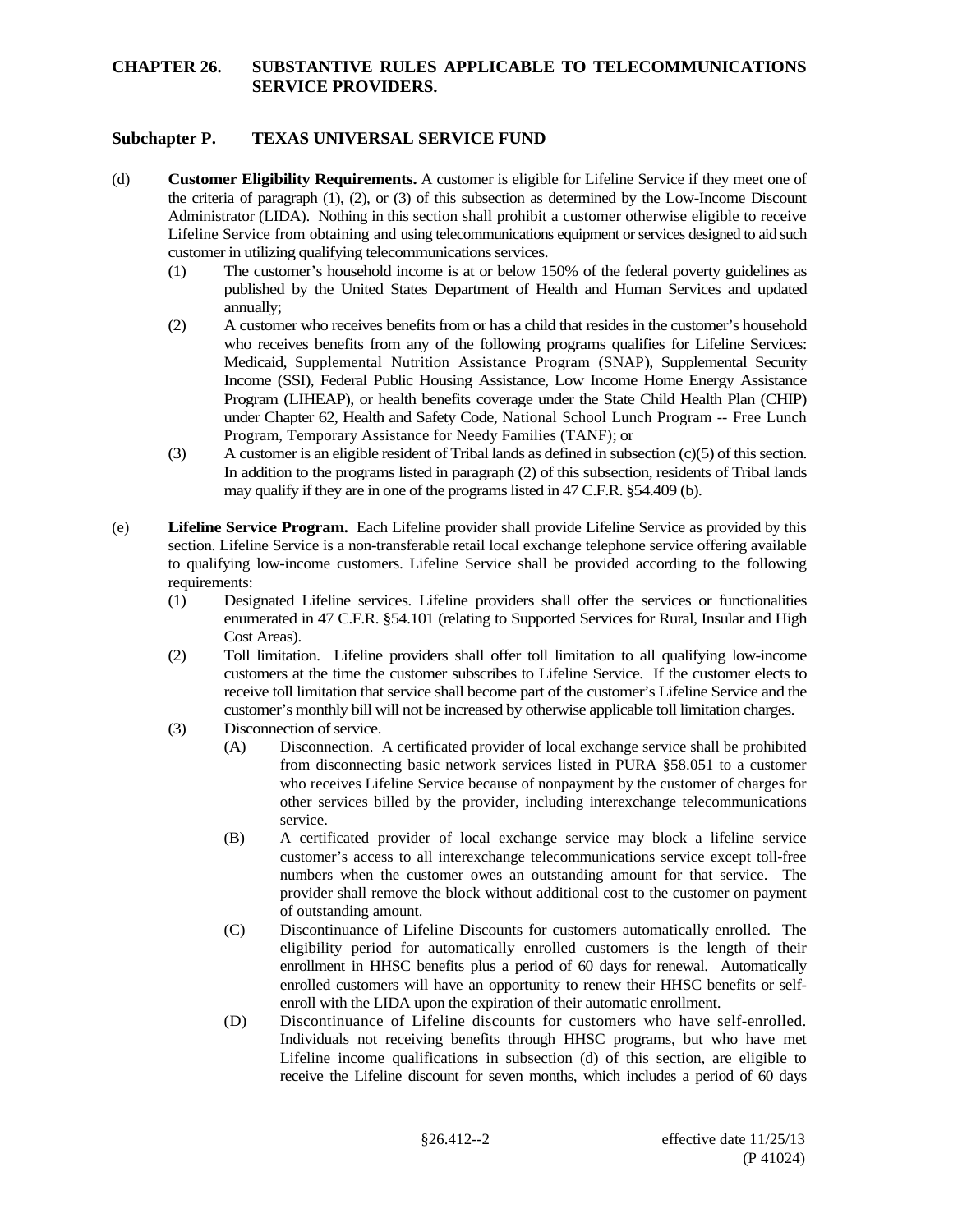### **Subchapter P. TEXAS UNIVERSAL SERVICE FUND**

during which the customer may renew their eligibility with the LIDA for an additional seven months.

- (4) Number Portability. Consistent with 47 C.F.R. §52.33, Lifeline providers may not charge Lifeline customers a monthly number-portability charge.
- (5) Service deposit prohibition. If the qualifying low-income customer voluntarily elects toll limitation from the Lifeline provider, the Lifeline provider may not collect a service deposit pursuant to §26.24 of this title (relating to Credit Requirements and Deposits) in order to initiate Lifeline Service.
- (6) Ancillary services. A Lifeline provider shall provide customers who apply for or receive Lifeline Service access to available vertical services or custom calling features, including caller ID, call waiting, and call blocking, at the same price as other consumers. Lifeline discounts shall only apply to that portion of the bill that is for basic network services.
- (7) Bundled packages. A Lifeline provider shall provide customers who apply to receive Lifeline Service access to bundled packages at the same price as other consumers less the Lifeline discount that shall only apply to that portion of the bundled package bill that is for basic network service.

### (f) **Lifeline support and recovery of support amounts.**

- (1) **Lifeline discount amounts.** All Lifeline providers shall provide the following Lifeline discounts to all eligible Lifeline customers so long as the total of all the Lifeline discounts combined does not result in a rate of less than zero for a customer's basic local service. Should the total of all Lifeline discounts result in a rate of less than zero on a customer's bill, the Lifeline provider shall only provide a Lifeline discount amount up to the price a customer is charged for basic local service.
	- (A) Federally approved reduction Up to the federal monthly basic Lifeline support amount outlined in 47 C.F.R. 54.403.
	- (B) Additional federal Lifeline reduction for an eligible customer who is a resident of Tribal lands, as defined in 47 C.F.R. §54.400, up to the federal monthly Lifeline amount outlined in 47 C.F.R. §54.403.
	- (C) State reduction A state-approved reduction of up to a maximum of \$3.50 in the monthly amount of intrastate charges.
	- (D) Texas High Cost Universal Service Plan (THCUSP) Incumbent Local Exchange Carrier (ILEC) Area Discount --
		- (i) All Lifeline providers operating in the service areas of Southwestern Bell Telephone Company d/b/a AT&T Texas, GTE Southwest Incorporated d/b/a Verizon Southwest, Central Telephone Company d/b/a CenturyLink, United Telephone Company d/b/a CenturyLink, and Windstream Communications Southwest, or their successors, (collectively, THCUSP ILECs) shall provide a reduction (THCUSP ILEC Area Discount) up to 25% of any actual increase by a THCUSP ILEC to its residential basic network service rate that occurs in a THCUSP ILEC's Public Utility Regulatory Act (PURA) Chapter 58 regulated exchanges*.*
		- (ii) A THCUSP ILEC Area Discount shall be calculated by a THCUSP ILEC on the basis of the weighted average of the Rate Increase(s). The calculation of the weighted average of the Rate Increase(s) shall use a denominator that is the sum of all PURA Chapter 58 regulated residential lines with Rate Increases, and shall use a numerator that is the sum of each product that results from multiplying the number of PURA Chapter 58 regulated residential lines affected by each discrete Rate Increase times the corresponding Rate Increase. The weighted average of the Rate Increase(s)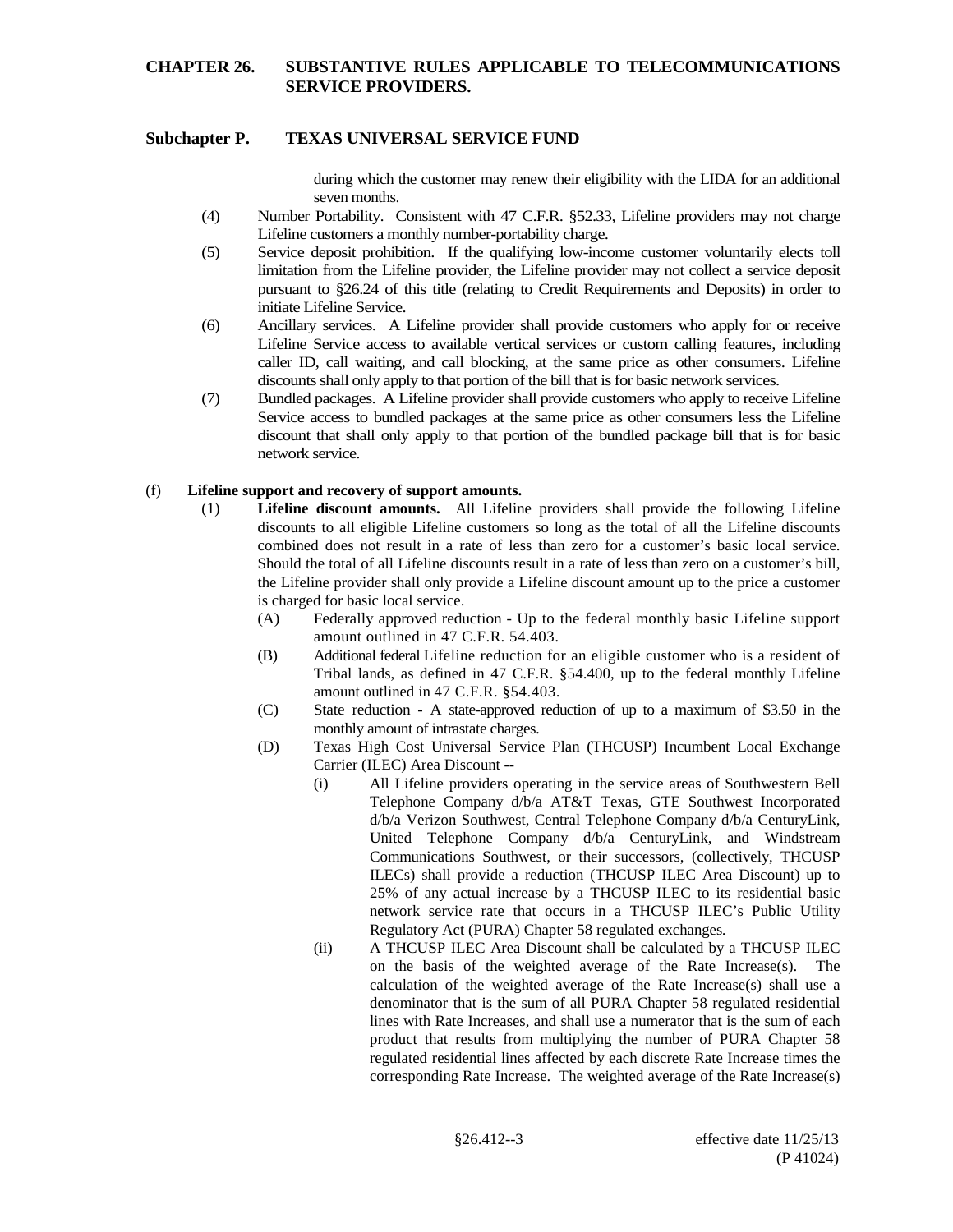### **Subchapter P. TEXAS UNIVERSAL SERVICE FUND**

calculation shall be included in the tariff filing made to implement the THCUSP ILEC Area Discount.

- (iii) A THCUSP ILEC Area Discount shall be provided to all qualifying Lifeline customers who are located in the service area of the THCUSP ILEC that has implemented the corresponding Rate Increase.
- (iv) A THCUSP ILEC shall file with the commission tariffs implementing a THCUSP ILEC Area Discount at the time it files for a rate increase. The effective date of a THCUSP ILEC Area Discount shall have the same effective date as the corresponding rate increase.
- (v) A competitive local exchange carrier (CLEC) Lifeline provider operating in the service area of a THCUSP ILEC shall file with the commission tariffs or price lists implementing the appropriate THCUSP ILEC Area Discount.
- (E) Small and Rural Incumbent Local Exchange Company Universal Service Plan (SRILEC USP) Area Discount -
	- (i) Beginning January 1, 2014, all Lifeline providers operating in the service areas of those incumbent local exchange carriers that participate in the SRILEC USP shall provide an increase in the Lifeline service discount up to 25% of any actual increase by a SRILEC USP ILEC to its residential basic network service rate that occurs in a SRILEC USP ILEC's regulated exchanges and is consistent with §26.404 of this title (relating to Small and Rural Incumbent Local Exchange Company (ILEC) Universal Service Plan).
	- (ii) A SRILEC shall file with the commission tariffs implementing a SRILEC USP Area Discount at the time it files for a rate increase. The effective date of a SRILEC USP Area Discount shall have the same effective date as the corresponding rate increase
	- (iii) A CLEC Lifeline provider operating in the service area of a SRILEC shall file with the commission tariffs or price lists implementing the appropriate SRILEC USP Area Discount.
- (2) **Lifeline support amounts**. The following Lifeline providers shall receive support amounts for the Lifeline discounts outlined in paragraph (1) of this subsection. Note: A Lifeline provider shall not receive a support amount greater than the amount it provided to each qualifying Lifeline customer.
	- (A) ETC -- Pursuant to 47 C.F.R. §54.403, the federal Lifeline support an ETC shall receive is:
		- (i) Federally approved support amount pursuant to 47 C.F.R. §54.403.
		- (ii) Additional federal Lifeline reduction for an eligible resident of Tribal lands, as defined in 47 C.F.R. §54.400 -- up to the federal monthly Lifeline amount outlined in 47 C.F.R. §54.403.
	- $(B)$  ETP --
		- (i) State support of up to a maximum of \$3.50.
		- (ii) THCUSP ILEC Area support -- Amount calculated pursuant to paragraph (1)(D) of this subsection.
		- (iii) SRILEC USP support -- Amount calculated pursuant to paragraph  $(1)(E)$  of this subsection.
		- (iv) If an ETP has been designated as an ETC, then the certificated provider shall also receive support amounts prescribed by subparagraph (A) of this paragraph.
	- (C) Resale ETP -- A resale ETP shall receive Lifeline Service support up to or equal to the following state and federal amounts as long as the Lifeline Service was not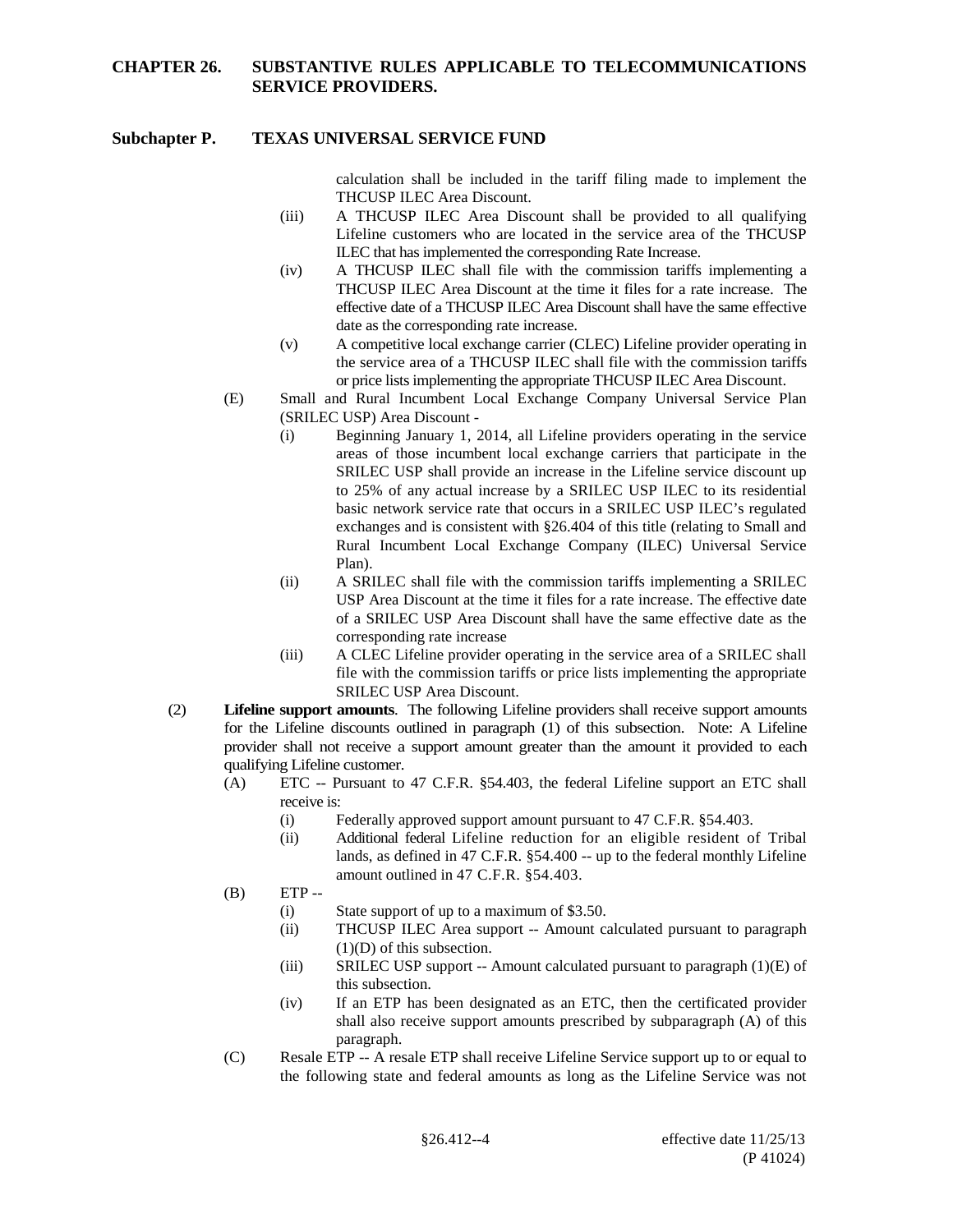### **Subchapter P. TEXAS UNIVERSAL SERVICE FUND**

purchased as a wholesale offering from the ILEC. Any Lifeline Service purchased as a wholesale offering from the ILEC includes the Lifeline Discount and is therefore not eligible to receive an additional discount. The TUSF, regardless of whether the Lifeline Service Discount is state or federally mandated, will provide the Lifeline Service support so long as the total of all the Lifeline discounts combined does not result in a rate of less than zero for a customer's basic local service. Should the total of all Lifeline discounts result in a rate of less than zero on a customer's bill, the Lifeline provider shall only provide a Lifeline discount amount up to the price a customer is charged for basic local service.

- (i) Federally approved support amount pursuant to 47 C.F.R. §54.403.
- (ii) Additional federal Lifeline reduction for an eligible resident of Tribal lands, as defined in 47 C.F.R. §54.400 -- up to the federal monthly Lifeline amount outlined in 47 C.F.R. §54.403;
- (iii) State support of up to a maximum of \$3.50.
- (iv) THCUSP Area support -- Amount calculated pursuant to paragraph  $(1)(D)$ of this subsection.
- (v) SRILEC USP support -- Amount calculated pursuant to paragraph  $(1)(E)$  of this subsection.
- (D) Non-ETP/ETC -- A Non-ETP/ETC is not eligible to receive any state or federal Lifeline support.

# (g) **Obligations of the customer and the Lifeline provider.**

### (1) **Obligations of the customer.**

- (A) Customers who meet the low-income requirement for qualification but do not receive benefits under the programs listed in subsection (d) of this section may provide the LIDA with self-enrollment for Lifeline benefits.
- (B) Customers receiving benefits under the programs listed in subsection (d) of this section and who have telephone service will be subject to the Lifeline automatic enrollment procedures as provided by the LIDA unless they provide the LIDA with a request to be excluded from Lifeline Service.
- (C) Customers receiving benefits under the programs listed in subsection (d) of this section and who do not have telephone service must initiate a request for service from a participating telecommunications carrier providing local service in their area.
- (D) The LIDA shall provide a self-enrollment form by direct mail at the customer's request.
- (E) Opportunity for contest.
	- (i) A customer who believes that their self-enrollment application has been erroneously denied may request in writing that LIDA review the application, and the customer may submit additional information as proof of eligibility.
	- (ii) A customer who is dissatisfied with LIDA's action following a request for review under clause (i) of this subparagraph may request in writing that an informal hearing be conducted by the commission staff.
	- (iii) A customer dissatisfied with the determination after an informal hearing under clause (ii) of this subparagraph may file a formal complaint pursuant to §22.242(e) of this title (relating to Complaints).

#### (2) **Obligations of Lifeline providers**.

(A) A Lifeline provider shall only provide Lifeline Service to all eligible customers identified by the LIDA within its service area in accordance with this section.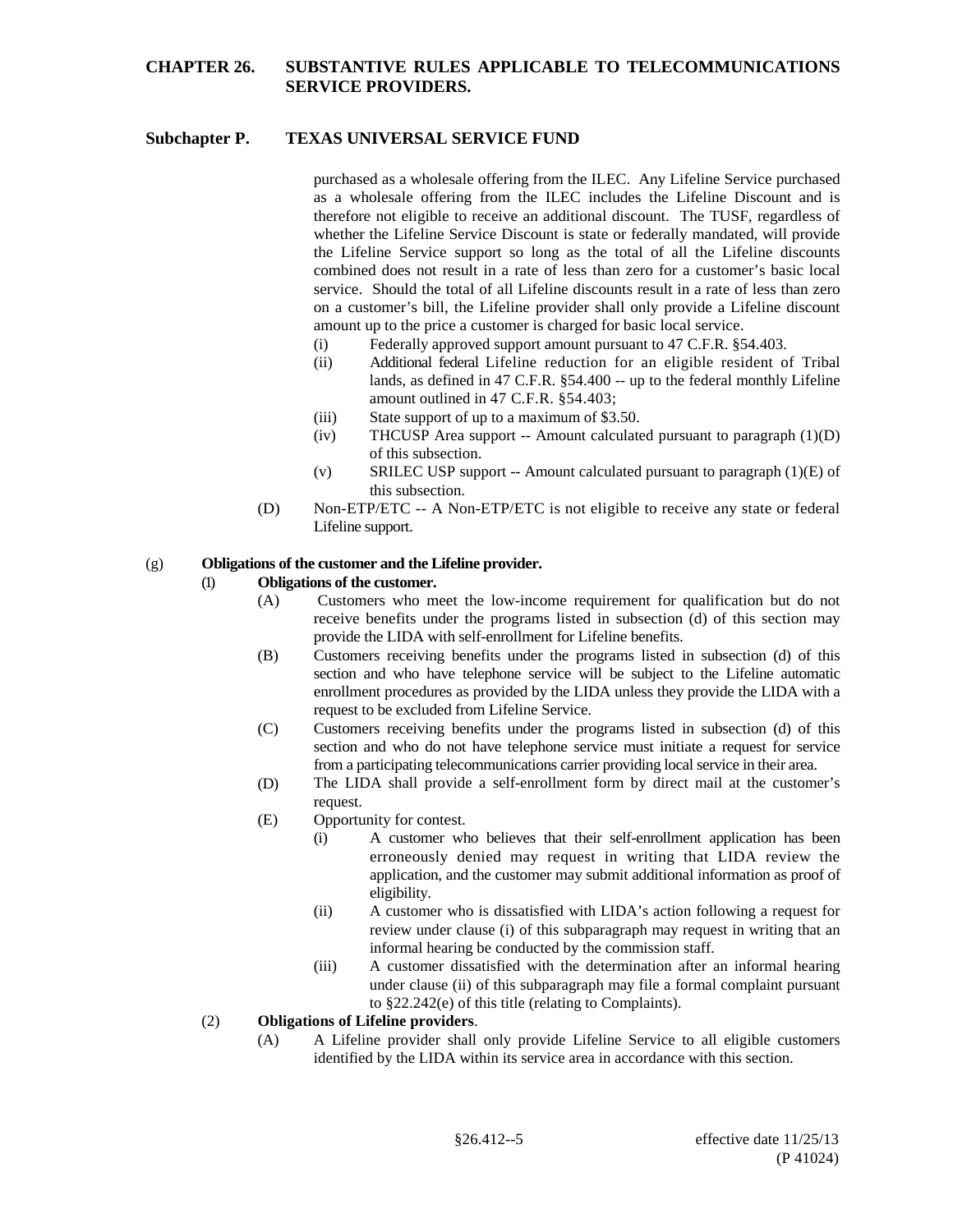### **Subchapter P. TEXAS UNIVERSAL SERVICE FUND**

- (i) A Lifeline provider shall identify, on the initial database provided by the LIDA, those customers to whom it is providing telephone service and shall begin reduced billing for those qualifying low-income customers.
- (ii) The eligible customer shall not be charged for changes in telephone service arrangements that are made in order to qualify for Lifeline Service, or for service order charges associated with transferring the account into Lifeline Service. If the eligible customer changes the telephone service, the Lifeline provider shall begin reduced billing at the time the change of service becomes effective.
- (iii) Monthly, all ETCs, ETPs, RETPs, and certificated providers providing telephone service in Texas must provide a file of its residential customers in a format and date determined by LIDA, for Lifeline processing.
- (iv) Upon receipt of the monthly update provided by the LIDA, a Lifeline provider shall begin reduced billing for those qualifying low-income customers subscribing to services within 30 days.
- (v) The LIDA shall maintain customers' self-enrollment forms and provide a file of self-enrolling customers to all Lifeline providers.
- (B) **Tariff Requirement.** Each Lifeline provider shall file a tariff to implement Lifeline Service, or revise its existing tariff for compliance with this section and with applicable law, including subsection  $(f)(1)(C)$  of this section.
- (C) **Reporting requirements.** Lifeline providers providing Lifeline Service pursuant to this section shall report information as required by the commission or the TUSF administrator, including but not limited to the following information:
	- (i) Initial reporting requirements. Lifeline providers shall provide the commission and the TUSF administrator with information demonstrating that it meets the requirements of this section.
	- (ii) Monthly reporting requirements. Lifeline providers shall report monthly to the TUSF administrator the total number of qualified low-income customers to whom Lifeline Service was provided for the month by the Lifeline providers. Resale ETPs shall not report any customers whose Lifeline Services were purchased from an ILEC as a wholesale Lifeline Service offering. The ILEC from whom these lines were purchased will include those customers in its total number of qualified low-income customers reported to the TUSF administrator. Non-ETP Lifeline providers are excluded from this reporting requirement since they have elected not to receive any type of Lifeline support.
	- (iii) Quarterly reporting requirements. Non-ETP certificated Lifeline providers shall report to the commission its Lifeline activity as required. Certificated non-ETPs shall use the *Report of Lifeline Service Provided by Non-ETP's* form located on the PUC website to provide this information.
	- (iv) Other reporting requirements. Lifeline providers shall report any other information required by the commission or the TUSF administrator, including any information necessary to assess contributions to and disbursements from the TUSF.
	- (v) ETPs shall file the following information with the administrator of the Federal Lifeline Program:
		- **(**I) information demonstrating that the ETP's Lifeline Service plan meets the criteria set forth in 47 C.F.R. Subpart E (relating to Universal Service Support for Low-Income Consumers);